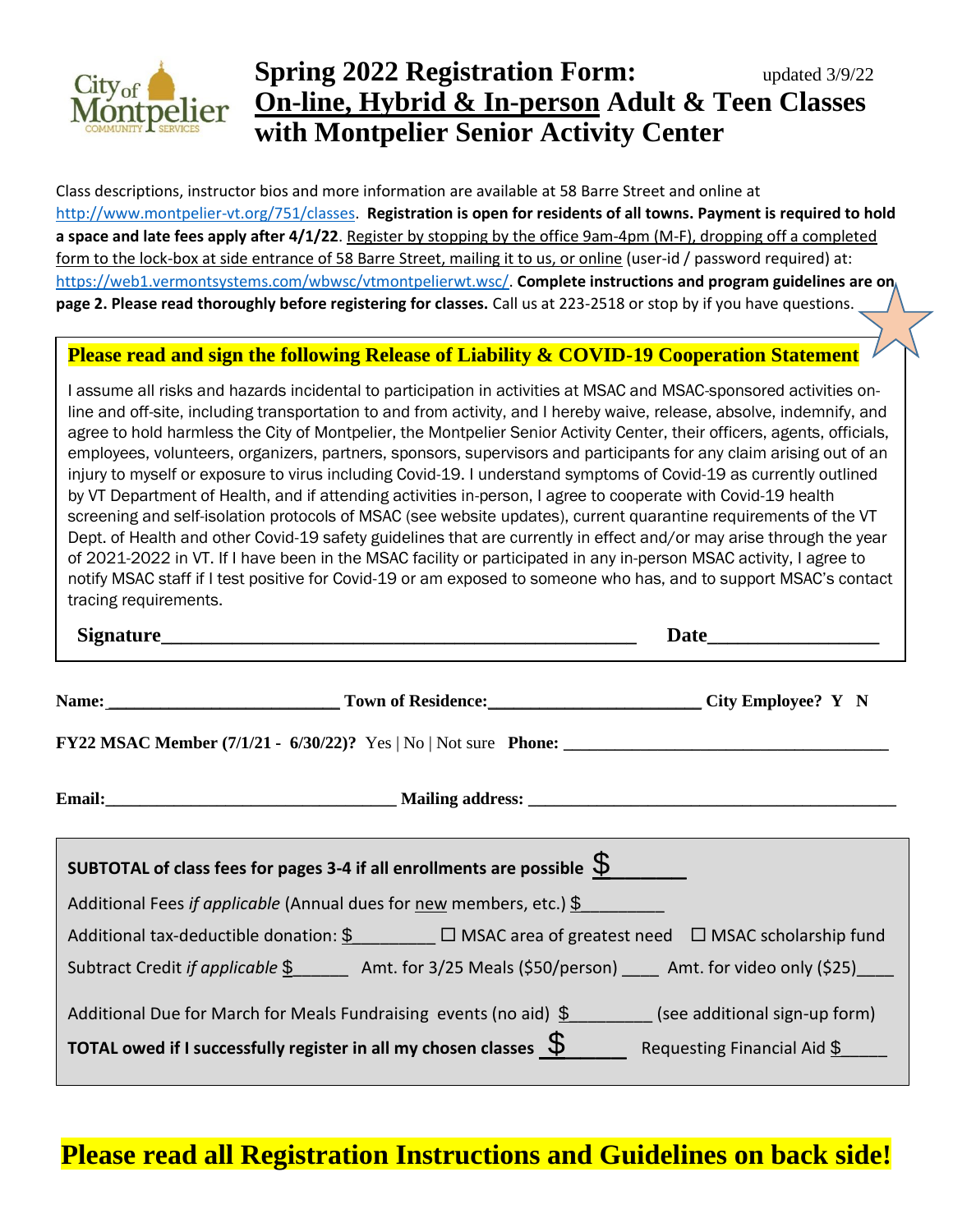All class registrants are requested to sign our **Release of Liability & COVID-19 Cooperation Statement** on page 1.

**Registration dates:** Registration starts 3/7. Any classes with over-enrollment will be subject to lottery drawings 3/21 pm. Registration continues until and after the start of classes. Residents of all towns may register the entire time. Late fees of \$10 per class apply after 4/1/22(waived for new MSAC members).

**Payment dates and methods:** Payment must be made at time of class registration in order to hold a spot. Cash and check payments may be dropped off in our lockbox, mailed to 58 Barre St., or brought to the office M-F, 9am-4pm. Credit card payments are preferably made online (user-id and password needed). We can process credit cards at the office, and as a last resort on the phone. We do not record/save credit card numbers.

#### **MSAC Membership requirements and exceptions:**

- ❖ **New Members, age 50+:** Join by filling out a form and paying annual dues of \$25 (Montpelier), \$40 (six supporting towns), or \$60 (other towns).
- ❖ **City employees:** Notify MSAC staff if you wish to register for classes (at any age) or join as a member.
- ❖ **General public:** Inquire to MSAC staff if you have questions about your fees or eligibility.

**Class start dates:** Most classes are planned to begin the week of 4/4/22 unless otherwise noted below. Notifications of changes will be sent to registrants.

**Class duration & holidays:** Most 10 week classes end the week of 6/6/22. Most 12 week classes end the week of 6/20/22. Some classes are shorter in length. There may be skip-dates or make-ups due to closure for weather. MSAC's office will be closed for Memorial Day 5/30/22

**Location:** Classes are held at many locations including inperson at MSAC (58 Barre Street), outdoors at several locations, and on-line via Zoom video or phone. Six are offered online *AND* in-person ("hybrid" – marked on form with ♦). Further instructions will come from MSAC staff or your instructor before classes begin**. Some locations or formats may change prior to or during the quarter.** 

**COVID Guidelines for masking, distancing, etc:** These change periodically. See website, signage etc. for updates.

**Assistance for online classes:** Instructions are provided to all registrants, and trainings is available. Class attendance via phone will also be an option for some Zoom classes. Please watch our announcements for dates or contact our Americorps member to learn more or request assistance.

**Additional materials fees or supplies** may be required for some classes.

**Financial Aid** is available for MSAC members from all towns; the form is at MSAC and online.

#### **If you have questions about:**

- **Registration, membership or class payment, financial aid or COVID-19 requirements**: contact Harry or Norma at 223-2518 or [msac@montpelier-vt.org.](mailto:msac@montpelier-vt.org)
- **Technology Assistance:** contact our Americorps member at [msac-americorps@montpelier-vt.org](mailto:msac-americorps@montpelier-vt.org) or call 262-6287.

### **Class Selection**

**To register online instead of using this form, see the hyperlink at the top of page 1 and search for class #s below. To register with this form, please check the box on the left and circle your appropriate fee on the right.**

*(mem.=MSAC members; pub.=non-members; res.=member who is a resident of Montpelier; non-res.= other members)*

| <b>Symbol Key:</b> $\blacksquare$ = MSAC members only; $\bigstar$ = Open to public; # = Open to city employees; $\blacklozenge$ = Hybrid; $\blacktriangledown$ = Goes online with lock-down |  |
|---------------------------------------------------------------------------------------------------------------------------------------------------------------------------------------------|--|
|---------------------------------------------------------------------------------------------------------------------------------------------------------------------------------------------|--|

#### **Fine Arts & Humanities 10 Weeks starting week of 1/10 – Ending week of 3/14**

| Class #                                                      | <b>Class Name   Instructor</b> |                                        | Age                    | Day, Time, Location        | <b>Fees</b>                      |                              |
|--------------------------------------------------------------|--------------------------------|----------------------------------------|------------------------|----------------------------|----------------------------------|------------------------------|
| 7105 B                                                       |                                | $\star \bullet$ Drawing Basics         |                        | $10+$                      | 10 Thurs (starts $4/14$ )        | $$40$ member / \$65 public   |
|                                                              |                                | (Janice W.)                            | <b>In-Person</b>       |                            | at MSAC<br>$1 - 3:00$ pm         |                              |
| 7105 A                                                       |                                | <b>★ ♥ Drawing Nature</b>              |                        | $10+$                      | 10 Mon (starts $4/11$ )          | $$40$ member / \$65 public   |
|                                                              |                                | (Janice W.)                            | <b>In-Person</b>       |                            | at Hubbard Park<br>$1 - 3:00$ pm |                              |
| 7108 A                                                       |                                | $\star \bullet$ Handbuilding with Clay |                        | $18+$                      | 10 Mon (starts $4/11$ )          | $$40$ member / \$65 public + |
|                                                              |                                | (Janice W.)                            | <b>In-Person</b>       |                            | $4 - 5:30$ pm<br>at MSAC         | \$35 for clay and Firing     |
| $\bigstar \bigtriangledown$ Painting at All Levels<br>7109 A |                                |                                        | 10 Mon (starts $4/4$ ) | $$40$ member / \$65 public |                                  |                              |
|                                                              |                                | (Linda H.)                             | <b>In-Person</b>       | $15+$                      | at MSAC<br>$10a-12pm$            |                              |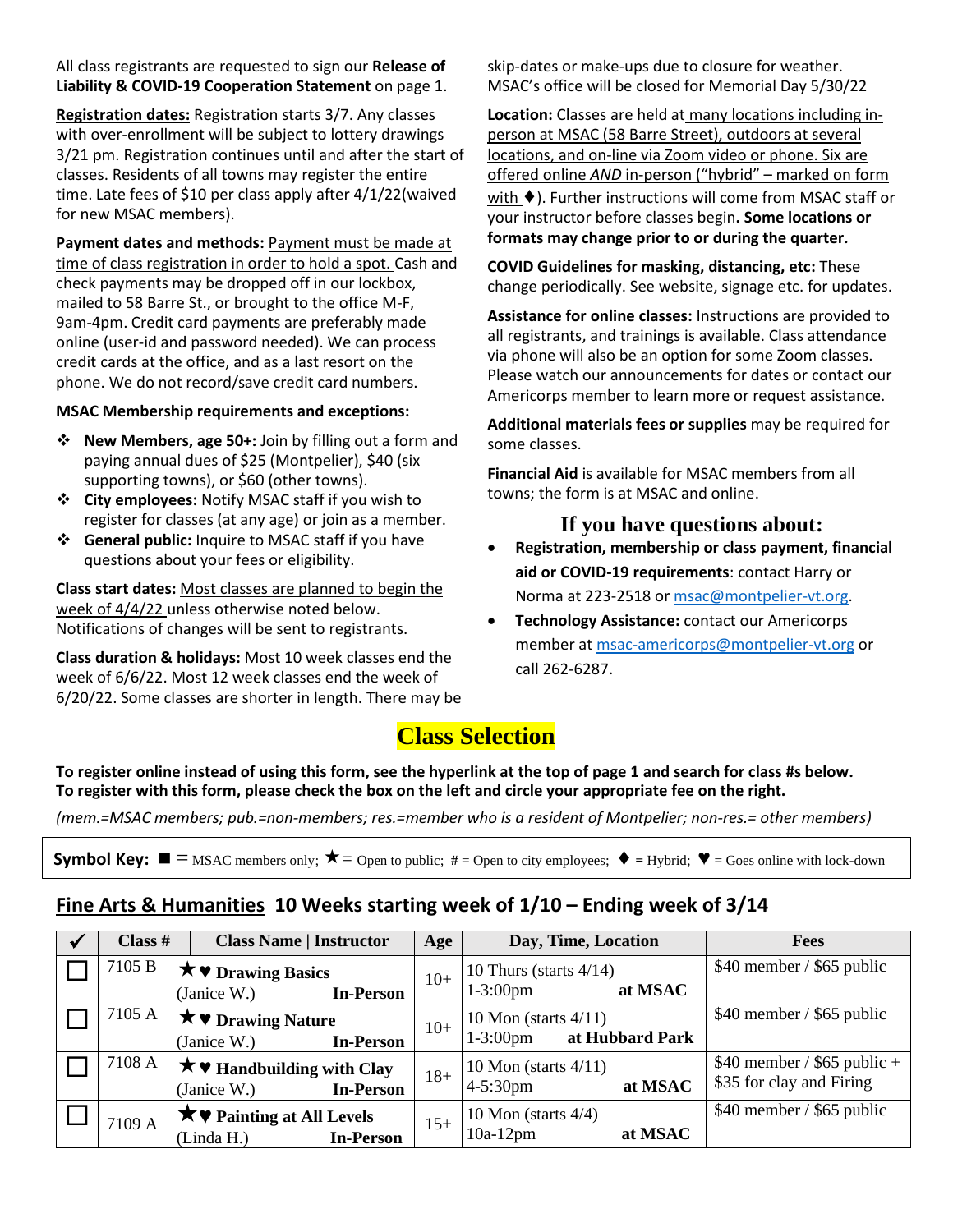| 7116 A | $\star$ $\mathbf{v}_{\text{Rug} H}$    | $30+$ | 10 Wed(starts $4/6$ )<br>9:30-11:30am | at MSAC | $$40$ member / \$65 public |
|--------|----------------------------------------|-------|---------------------------------------|---------|----------------------------|
|        | <b>In-Person</b><br>(Pam F.)           |       |                                       |         |                            |
| 7101-A | $\star$ Digital Photography            | $15+$ | 10 Tue (starts $4/5$ )                |         | $$40$ member / \$65 public |
|        | (Linda H.)<br><b>In-Person</b>         |       | 12:30pm-2:30pm                        | at MSAC |                            |
| 7209 A | $\blacksquare$ Creative Writing Monday | $50+$ | 10 Mon (starts $4/4$ )                |         | \$40 res. / \$50 non-res.  |
|        | (Maggie T.)                            |       | $10am-12pm$                           | Zoom    | <b>MSAC Members Only</b>   |
| 7209 B | $\blacksquare$ Creative Writing        | $50+$ | 10 Wed (starts $4/6$ )                |         | \$40 res. / \$50 non-res.  |
|        | <b>Wednesday</b> (Maggie T.)           |       | $1-3$ pm                              | Zoom    | <b>MSAC Members Only</b>   |
| 7208 A | $\star$ Creating and Remaking          | $50+$ | 10 Wed (starts $4/6$ )                |         | \$40 member / \$65 public  |
|        | Poems (Samn S)                         |       | 3-4:30pm                              | Zoom    |                            |

#### **8 Weeks or Shorter Classes**

| 7201 A    | Film Appreciation: "No,<br>But I Saw the Movie" (Rick W.) | $12+$ | $\vert$ 8 Mon (starts 4/11)<br>$10am-12pm$    | at Savoy | \$60 member / \$85 public |
|-----------|-----------------------------------------------------------|-------|-----------------------------------------------|----------|---------------------------|
| 7601<br>G | $\star$ Ordering Your Affairs<br>(Cynthia Stadler)        | $50+$ | Wednesday, May 4 <sup>th</sup><br>$3-4:30$ pm | Zoom     | By Donation               |

## **Active Living & Wellness**

| Class # | <b>Class Name   Instructor</b>                                                                 |                                   | Age   | Day, Time, Location                                            | Fees                                                            |
|---------|------------------------------------------------------------------------------------------------|-----------------------------------|-------|----------------------------------------------------------------|-----------------------------------------------------------------|
| 7305 A  |                                                                                                | #■Laura M.                        |       | 12 wks, Mon. & Fri (starts $4/4$ )<br>$3:15-4:30p$<br>Zoom     | <b>Most Bone Builders</b><br>are for members                    |
| 7305 B  |                                                                                                | #■Laura B., Pat C.,<br>Theresa L. |       | 12 wks, Mon. & Thurs (starts $4/4$ )<br>5:00-6:00pm<br>Zoom    | only.<br><b>Exception:</b> Nancy's is                           |
| 7305 C  | <b>Bone</b>                                                                                    | #■Tina M.                         |       | 12 wks, Tues. $&$ Fri (starts $4/5$ )<br>$5:00-6:00p$<br>Zoom  | open to the public.                                             |
| 7305 D  | <b>Builders</b>                                                                                | $\star \bullet$ Nancy S.          | $50+$ | 12 wks, Tues. & Fri (starts $4/5$ )<br>10:15-11:30am<br>Zoom   | \$40 res. / \$50 non-res.<br>for all sections                   |
| 7305 H  |                                                                                                | $\star \bullet$ Nancy S.          |       | 12 wks, Tues. & Fri (starts 4/5)<br>10:15-11:30am<br>at MSAC   | Note: All require                                               |
| 7305 E  |                                                                                                | #■Joan B., Jean P.,<br>Barb L.    |       | 12 wks, Tues. $&$ Thurs (starts $4/5$ )<br>8:30-9:30am<br>Zoom | experience or some<br>orientation prior to<br>attending.        |
| 7309 A  | <b>★ ◆</b> Moving for Parkinson's &<br>Other Neuro-Movement<br>Challenges (Mary Chris D.)      |                                   | $15+$ | 10 Thurs (starts 4/7)10am-11:15am<br>at MSAC                   | \$35 mem. / \$60 public<br>Check made payable<br>to MC DeBelina |
| 7311 A  | ★ Next Level Beginners<br>Pilates (Shannon H.)                                                 |                                   | $15+$ | 11 Mon (starts $4/4$ )<br>10:30am-11:30am<br>Zoom              | \$35 mem. / \$60 public                                         |
| 7311 B  | $\star$ Pilates Express<br>(Shannon H.)                                                        |                                   | $15+$ | 11 Wed (starts $4/6$ )<br>10:15am-11:00am<br>Zoom              | \$35 mem. / \$60 public                                         |
| 7314 A  | $\star \bullet$ Tai Chi for Fall<br><b>Prevention</b> (Ellie H. & Dyne S.)<br><b>In-Person</b> |                                   | $12+$ | $12$ Wed (starts $4/6$ )<br>$1:15-2pm$<br>at MSAC              | \$35 mem. / \$60 public                                         |
| 7303 A  | $\star$ Somatic Movement:<br>Calm Nervous System (Amy L)                                       |                                   | $18+$ | 10 Tue (starts $4/5$ )<br>9:15-10:15am<br>Zoom                 | \$35 mem. / \$60 public                                         |
| 7316 A  | <b>★◆White Tiger Qi Gong</b><br><b>In-Person</b><br>(Ellie H.)                                 |                                   | $12+$ | 12 Wed (starts $4/6$ )<br>$12-1$ pm<br>at MSAC                 | \$35 mem. / \$60 public                                         |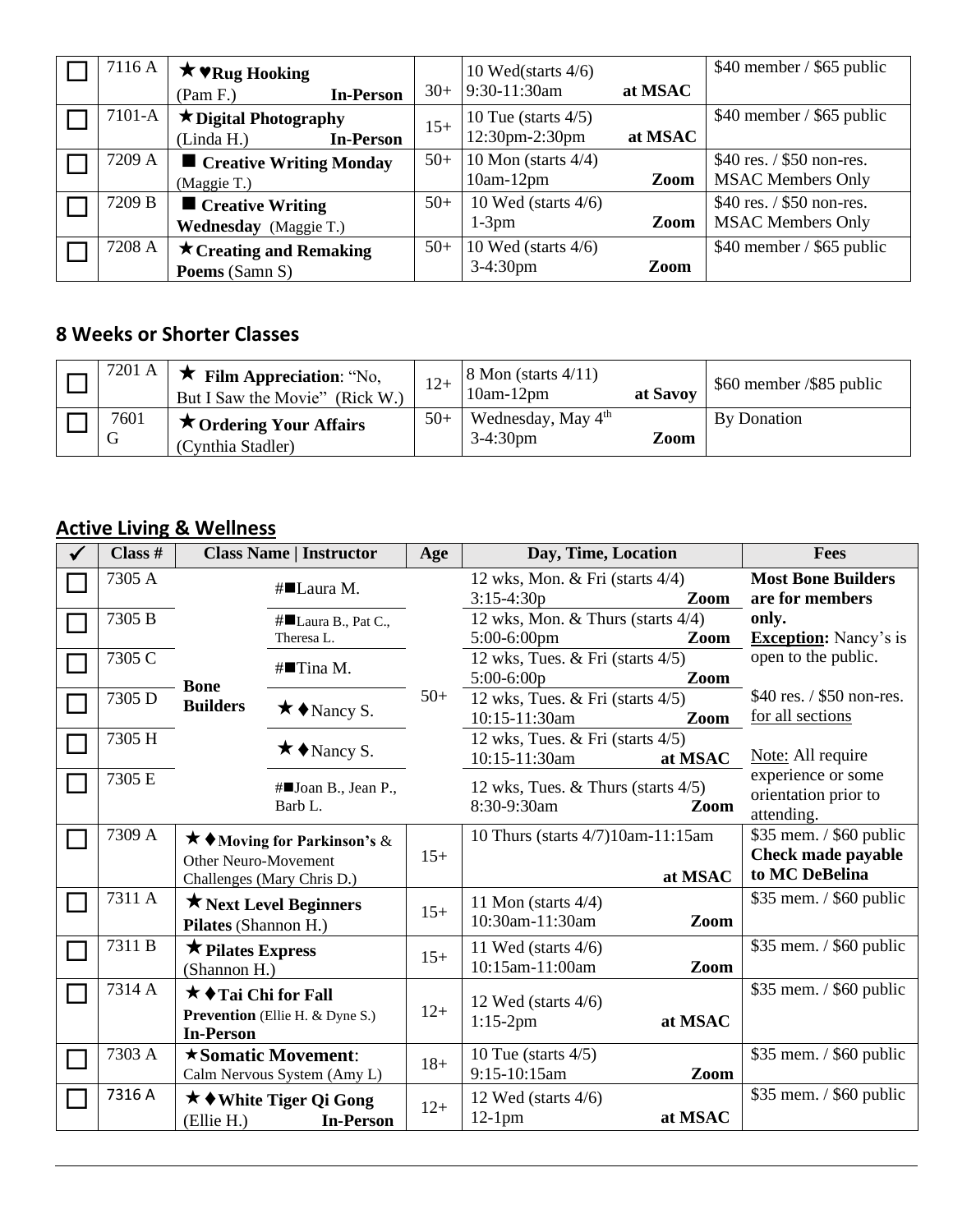| Class # | <b>Class Name   Instructor</b>     | Age   | Day, Time, Location      |      | <b>Fees</b>                |
|---------|------------------------------------|-------|--------------------------|------|----------------------------|
| 7300 A  | $\star$ Chair Yoga (Ragan S.)      | $18+$ | 12 Thurs (starts $4/7$ ) |      | $$45$ mem. / \$70 public   |
|         |                                    |       | $1:30$ pm $-2:30$ pm     | Zoom |                            |
| 7300 T  | $\star$ Yoga for Osteoporosis &    | $18+$ | 12 Fri (starts $4/8$ )   |      | \$45 mem. / \$70 public    |
|         | Osteopenia (Ragan S.)              |       | $4pm-5pm$                | Zoom |                            |
| 7300 J  | ★Moving into Stillness:            | $18+$ | 12 Thurs (starts $4/7$ ) |      | $$45$ mem. $/$ \$70 public |
|         | (Sarah P.G.)                       |       | $2pm-3:15pm$             | Zoom |                            |
| 7300 H  | <b>★ Gentle Flow Yoga</b>          | $18+$ | 12 Wed (starts $4/6$ )   |      |                            |
|         | (Sarah P.G.)                       |       | 9am-10am                 | Zoom | \$45 mem. / \$70 public    |
| 7300 M  | $\#\blacksquare$ Moderate Yoga for | $50+$ | 12 Thur (starts $4/7$ )  |      | \$35 res. / \$45 non-res.  |
|         | <b>Balance</b> (Patty C.)          |       | 10am-11:15am             | Zoom |                            |
| 7300 E  | ★ Moderate Yoga to Improve         | $50+$ | 12 Thur (starts $4/7$ )  |      | \$45 mem. / \$70 public    |
|         | Balance (Ragan S.)                 |       | $3pm-4:15pm$             | Zoom |                            |
| 7300 K  | ★ ◆ Moderate Yoga Monday           | $18+$ | 12 Mon (starts $4/4$ )   |      | \$35 mem. / \$60 public    |
|         | (Ron S.)                           |       | $11:45$ am-1pm           | Zoom |                            |
| 7300 I  | <b>★ ◆Moderate Yoga</b>            | $18+$ | 12 Thurs (starts $4/7$ ) |      | $$35$ mem. $/$ \$60 public |
|         | Thursday (Ron S.)                  |       | $11:45$ am-1pm           | Zoom |                            |
| 7300 O  | ★ Moderate Flow Yoga               |       | 12 Wed (starts $4/6$ )   |      |                            |
|         | (Sarah P.G.)                       | $18+$ | 5:00-6:15pm              | Zoom | $$50$ mem. / $$75$ public  |
| 7300 Q  | $\star$ Yoga for Focus & Fitness:  | $14+$ | 12 Wed (starts $4/6$ )   |      | $$45$ mem. / \$70 public   |
|         | Strength & Flow (Monica D.)        |       | 9am-10:15am              | Zoom |                            |
|         |                                    |       |                          |      |                            |

#### **Yoga listed approximately from gentler to more vigorous.**

**Symbol Key:**  $\blacksquare$  = MSAC members only;  $\bigstar$  = Open to public;  $\#$  = Open to city employees;  $\blacklozenge$  = Hybrid;  $\blacktriangledown$  = Goes online with lock-down

**To complete your registration, please fill out the grey box with Fee Totals on page 1**

#### **\*\*\*\*\*\*\*\*\*\*\*\*\*\*\*\*\*\*\*\*\*\*\*\*\*\*\*\*\*\*\*\*\*\*\*\*\*\*\*\*\*\*\*\*\*\*\*\*\*\*\*\*\*\*\*\*\*\*\*\*\*\*\*\*\*\*\*\*\*\*\*\*\*\*\*\*\*\***

#### **March is Officially Recognized as March for Meals Month!**

MSAC is thrilled that Mayor Anne Watson will be officially proclaiming March as March for Meals Month and MSAC is excited to unroll a robust series of events to raise funds and awareness for our FEAST program. You can join in:

#### **Special Mediterranean Dinner & Virtual Fundraising Event: Friday March 25th Pick up 5:30pm-6:30pm Registration required before March 16th! Call: 802-223-2518**

- **Curbside dinner (includes Virtual Event): \$50/person:** Tabouli Salad, Pita Bread, Lamb Kofta with Tzatziki Sauce or Vegetarian Ratatouille, Dolmas**,** Escalivada (special roasted vegetables), Baklava and Mediterranean Mint Lemonade
- **Virtual Event: \$25/house-hold (included in dinner purchase):** A video collage with many special guests including: **Montpelier's Gospel Choir,** Special Guest Star **Justin Michael Williams** (learn more about him here [justinmichaelwilliams.com\)](https://www.justinmichaelwilliams.com/), and a **Roundtable Conversation with VT Leaders in Food Security** hosted by MSAC Director Sarah Lipton and featuring: Mary Woodruff, John Sayles, Sue Minter, Kathy Paquet, Allison Levin, and possibly more special guests.
- All donations welcomed and appreciated! Visit [www.montpelier-vt.org/feast.](http://www.montpelier-vt.org/feast)
- *All proceeds from this fundraising effort will go to ensuring that the FEAST Senior Meals Program has a vibrant future ahead. Thank you in advance for your support!!*

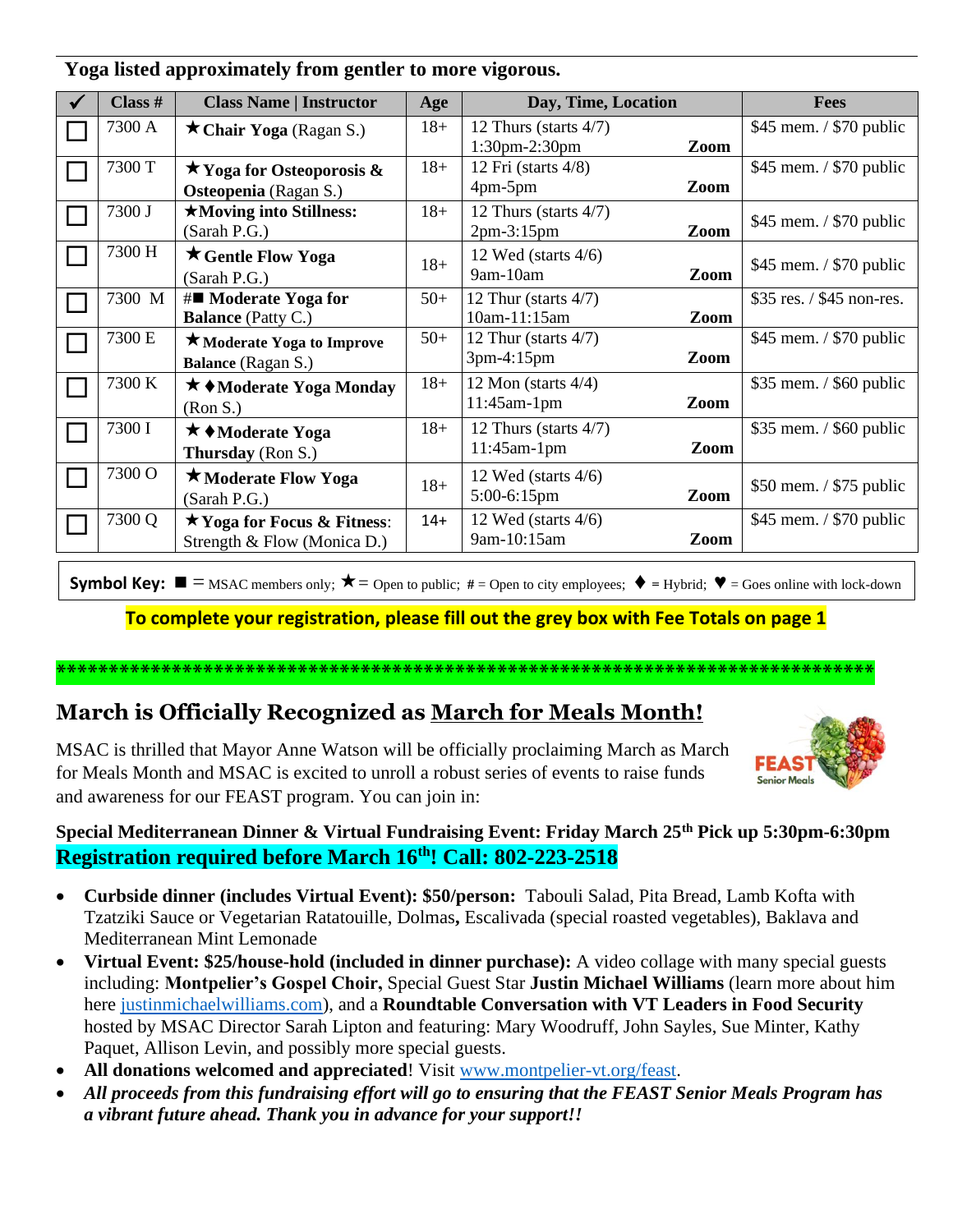# **Drop In Groups**

Most of our Drop-in Groups meet weekly and are FREE; some accept donations. People of all ages are welcome! We are grateful to all our drop-in group facilitators/leaders who volunteer their time! Do you have an idea for a new Drop-in group you'd like to facilitate/organize, or know someone who can? Contact us in the office.

# **Community Jam with experienced musicians Community Jam with**

**experienced musicians** | at MSAC Community Room | Biweekly the 1<sup>st</sup> and 3<sup>rd</sup> Thursdays | 6:15-8:00pm| Open to public | Age 14+ |

The Montpelier Senior Center will host a "Slow Jam" on the first and third Thursdays of the month from 6:15 PM to 8 PM. The purpose of Slow Jam is to get the players to have fun playing with other musicians, playing songs by ear and learning the jam protocols associated with traditional and Celtic music.

The session will start with a short instruction on Jam formats, if new people are present, followed by playing familiar tunes at a slower than normal tempo and focus on playing by ear once the key of the song is announced. The second part of the session will focus on a Jam session at moderate speed. All acoustic string instruments are welcome (no amplification please). Accordions, concertinas, etc. would be welcome as well. Unfortunately, because of Covid protocols, wind instruments will not be able to participate at this time. We must also limit percussion instruments. If you would like to bring that type of instrument, please send a note first and we will discuss this with you. Jacob Stone, Greta Stone and Susan Reid are the musicians who are leading the group. All ages and levels of playing are welcome to participate. We would welcome experienced players to attend to help lead the group at times. These sessions are meant for beginning and intermediate level players with some basic familiarity with their instruments and will not include in-depth instrument instruction. This is a drop-in group, please feel free to come to any session.

There will be a suggested \$5 donation requested at each session. We will be wearing masks and plan to be socially distanced during this time at the Montpelier Senior Activity Center, 58 Barre St., Montpelier. If you are interested, please send a note to Bob Barrett, 223-1856[, barrettsvt@gmail.com](mailto:barrettsvt@gmail.com) to be added to the email list. We will send out clips of the songs for the week before the jam. **New:** *If you have a bluegrass, Old-Time or Celtic tune, that you would like to bring to the* **Jam group***, please bring to the meeting. We welcome your ideas and will do our best to add it to our playlist.*

#### **Ukulele Players**

Biweekly Thursdays | 3:30pm-5pm  $|2^{nd}$  and  $4^{th}$  Thursday of the month.

Please email [barrettsvt@gmail.com](mailto:barrettsvt@gmail.com) to be on notification list and learn more about what, where and when exactly they play, since there is fluctuation occasionally.

#### **Trash Tramps Outdoors**

Tuesdays | 2:00 pm | meets at 1:50 pm at MSAC inside to collect your items *email Nancy Schulz at [saddleshoes2@gmail.com](https://www.montpelier-vt.org/1128/saddleshoes2@gmail.com) to get on email list* email Anne Ferguson at [storywalkvt@yahoo.com](mailto:storywalkvt@yahoo.com)

The Trash Tramps welcome others to join in caring for our town by picking up litter for an hour every Tuesday. Bags, tongs, and reflective vests are provided. You'll find this work is rewarding and much appreciated by community members.